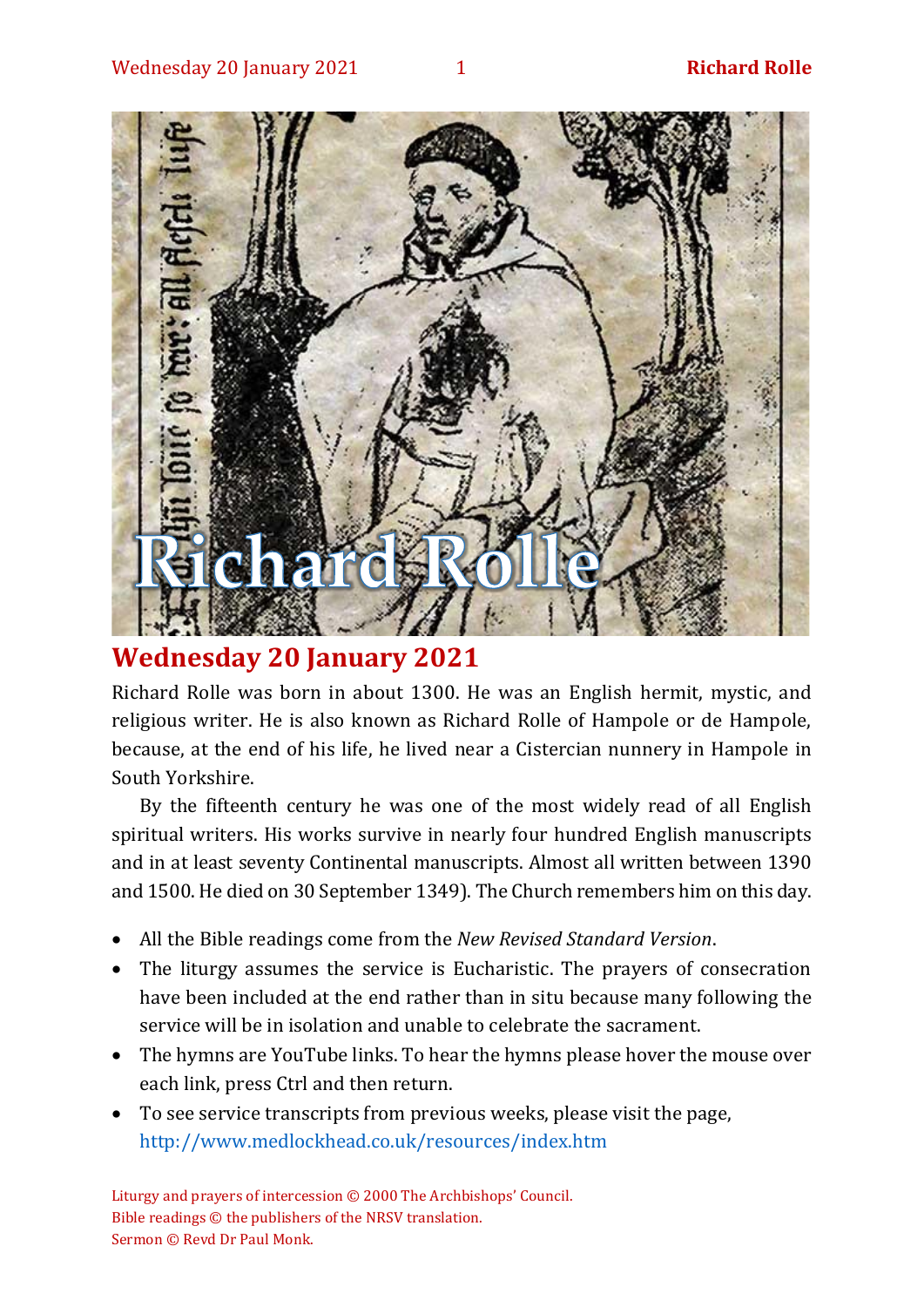# **Introduction and welcome**

HYMN 1 **[Colours of day](https://www.youtube.com/watch?v=Fo-3lf08y-Y)** (please click on this link to hear the hymn)

# **The Welcome**

In the name of the Father, and of the Son, and of the Holy Spirit

All **Amen.**

The Lord be with you

All **And also with you.**

# **The Preparation**

All **Almighty God,**

**to whom all hearts are open, all desires known, and from whom no secrets are hidden: cleanse the thoughts of our hearts by the inspiration of your Holy Spirit, that we may perfectly love you, and worthily magnify your holy name; through Christ our Lord. Amen.**

Our Lord Jesus Christ said: The first commandment is this: 'Hear, O Israel, the Lord our God is the only Lord. You shall love the Lord your God with all your heart, with all your soul, with all your mind, and with all your strength.'

And the second is this: 'Love your neighbour as yourself.'

There is no other commandment greater than these.

On these two commandments hang all the law and the prophets.

#### All **Amen. Lord, have mercy.**

Christ calls us to share the heavenly banquet of his love with all the saints in earth and heaven. Therefore, knowing our unworthiness and sin, let us confess our sins in penitence and faith, firmly resolved to keep God's commandments and to live in love and peace with all.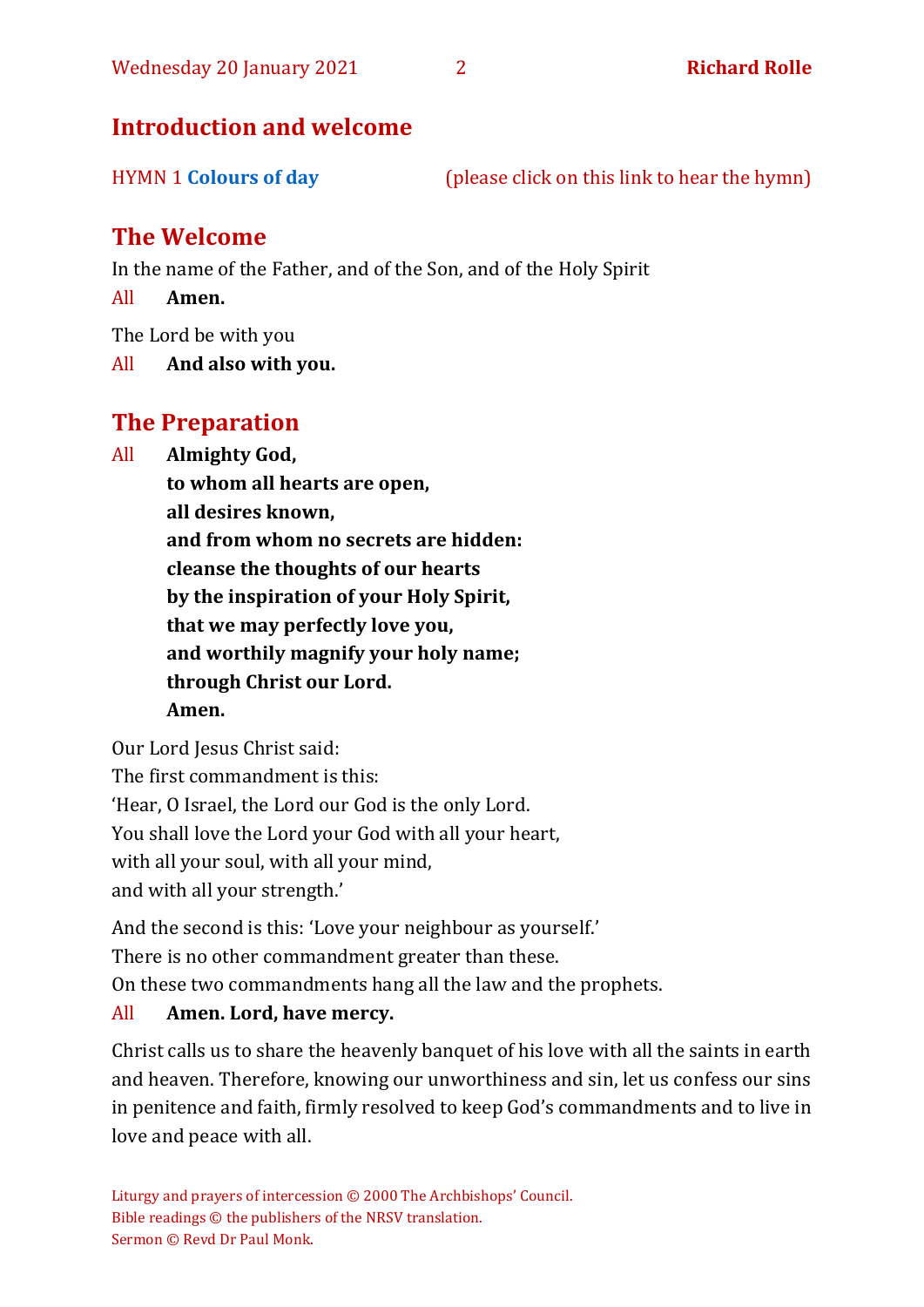Wednesday 20 January 2021 3 **Richard Rolle**

All **Almighty God, our heavenly Father, we have sinned against you and against our neighbour in thought and word and deed, through negligence, through weakness, through our own deliberate fault. We are truly sorry and repent of all our sins. For the sake of your Son Jesus Christ, who died for us, forgive us all that is past and grant that we may serve you in newness of life to the glory of your name. Amen.**

Almighty God,

who forgives all who truly repent, have mercy upon you, pardon and deliver you from all your sins, confirm and strengthen you in all goodness, and keep you in life eternal; through Jesus Christ our Lord. All **Amen.**

# **The Gloria**

This Gloria is sung to the tune of 'Cwm Rhondda'. Click **[here](about:blank)** for the tune.

All **Glory be to God in Heaven, Songs of joy and peace we bring, Thankful hearts and voices raising, To creation's Lord we sing. Lord we thank you, Lord we praise you, Glory be to God our King: Glory be to God our King. Lamb of God, who on our shoulders, Bore the load of this world's sin; Only Son of God the Father,**

**You have brought us peace within.**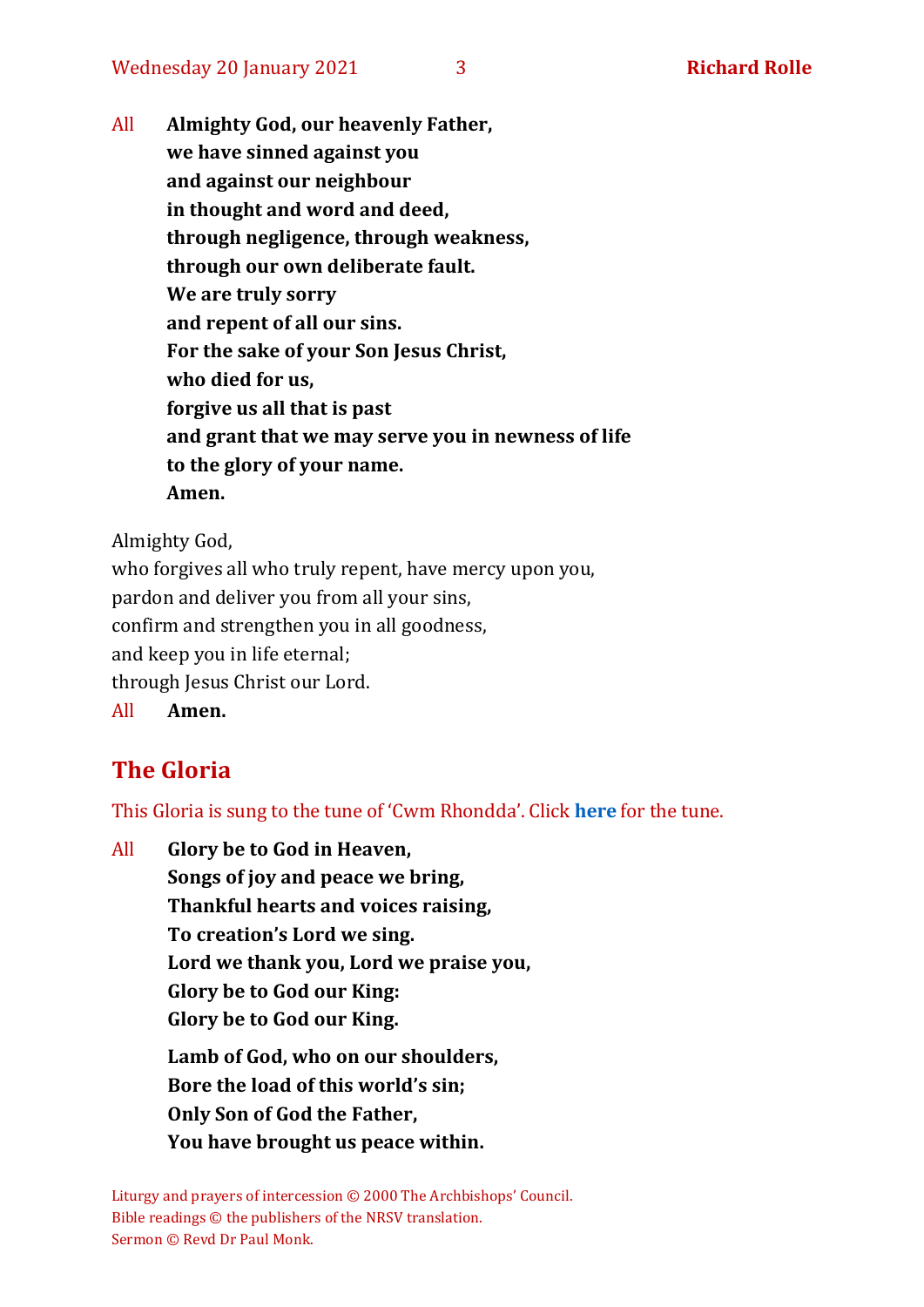**Lord, have mercy, Christ have mercy, Now your glorious reign begin: Now your glorious reign begin.**

**You O Son of God are Holy, You we praise with one accord. None in heav'n or earth is like you, Only you are Christ the Lord. With the Father and the Spirit, Ever worshipped and adored: Ever worshipped and adored.**

# **The Collect for Richard Rolle**

Gracious God, we give you thanks for the lives and work of Richard Rolle and all hermits and mystics who, passing through the cloud of unknowing, beheld your glory. Help us, after their examples, to see you more clearly and love you more dearly, in the Name of Jesus Christ our Saviour; who with you and the Holy Spirit lives and reigns, one God, for ever and ever. All **Amen.**

### **First reading**

A reading from the book of Job

Job said,

'How you have helped one who has no power! How you have assisted the arm that has no strength! How you have counselled one who has no wisdom, and given much good advice! With whose help have you uttered words, and whose spirit has come forth from you? The shades below tremble, the waters and their inhabitants.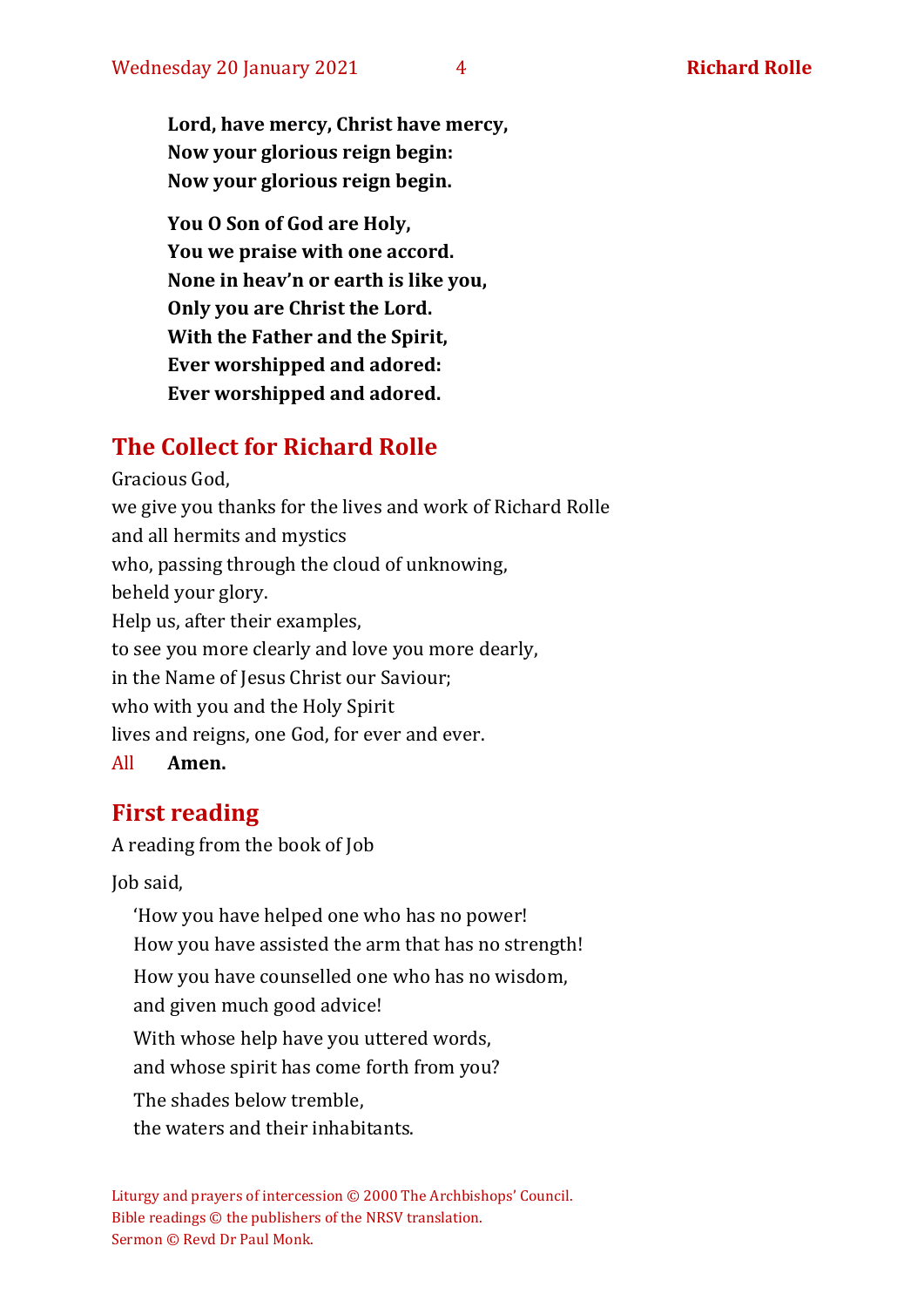Sheol is naked before God, and Abaddon has no covering. He stretches out Zaphon over the void, and hangs the earth upon nothing. He binds up the waters in his thick clouds, and the cloud is not torn open by them. He covers the face of the full moon, and spreads over it his cloud. He has described a circle on the face of the waters, at the boundary between light and darkness. The pillars of heaven tremble, and are astounded at his rebuke. By his power he stilled the Sea; by his understanding he struck down Rahab. By his wind the heavens were made fair; his hand pierced the fleeing serpent. These are indeed but the outskirts of his ways; and how small a whisper do we hear of him! But the thunder of his power who can understand?' *Job 26:1–14*

This is the Word of the Lord

All **Thanks be to God.**

# **Second reading**

A reading from St Paul's Letter to the Romans

O the depth of the riches and wisdom and knowledge of God! How unsearchable are his judgments and how inscrutable his ways!

'For who has known the mind of the Lord?

Or who has been his counsellor?

Or who has given a gift to him,

to receive a gift in return?'

For from him and through him and to him are all things. To him be the glory for ever. Amen.

I appeal to you therefore, brothers and sisters, by the mercies of God, to present your bodies as a living sacrifice, holy and acceptable to God, which is your spiritual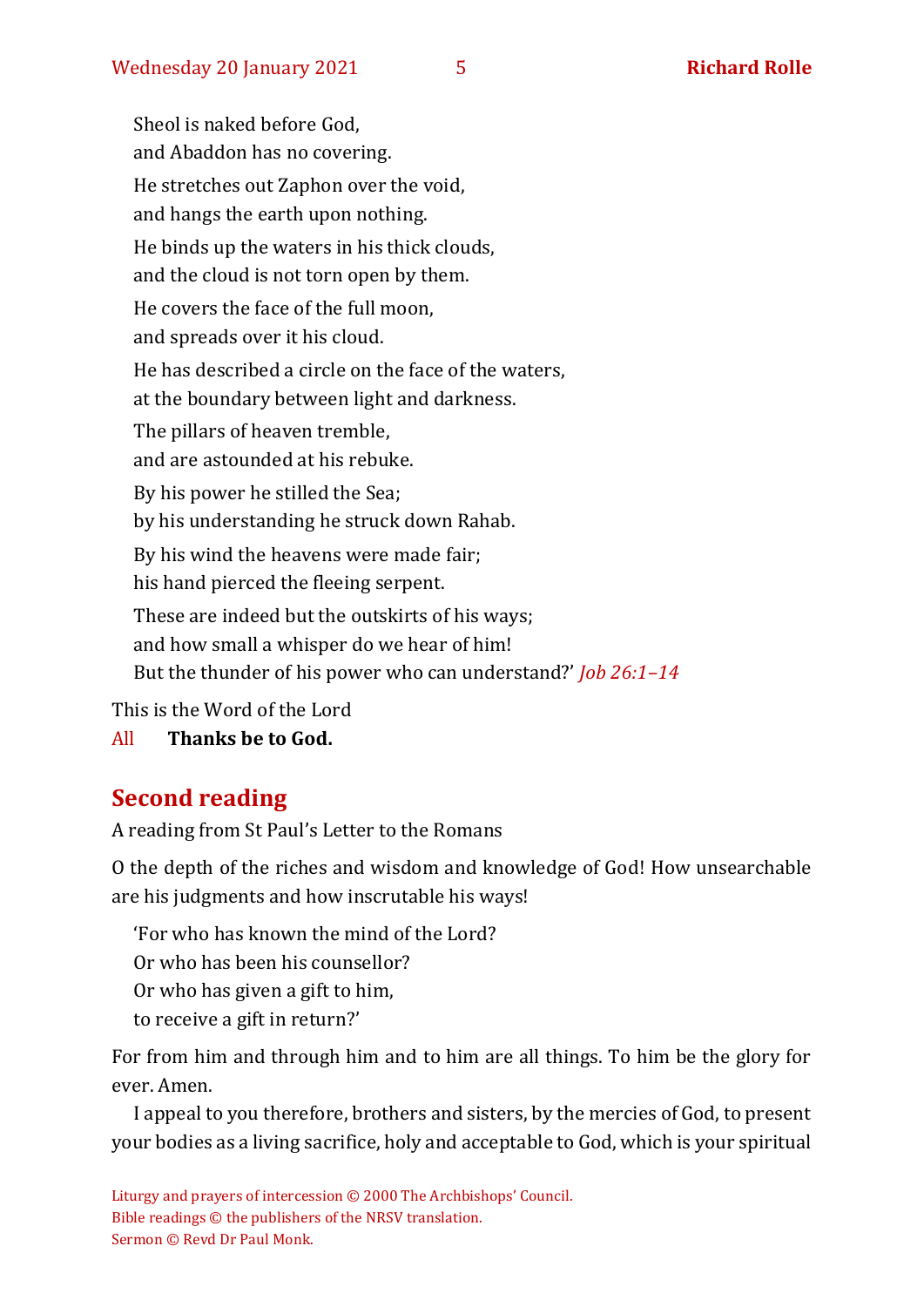worship. Do not be conformed to this world, but be transformed by the renewing of your minds, so that you may discern what is the will of God—what is good and acceptable and perfect. *Romans 11:33–12:2*

This is the Word of the Lord

All **Thanks be to God.**

HYMN 2 **[Father we adore you](https://youtu.be/8z456REiRO4)** (click on this link to hear the hymn)

### **Gospel reading**

Hear the Gospel of our Lord Jesus Christ according to Matthew

#### All **Glory to you O Lord.**

Jesus said, 'You have heard that it was said, "You shall love your neighbour and hate your enemy". But I say to you, "Love your enemies and pray for those who persecute you", so that you may be children of your Father in heaven; for he makes his sun rise on the evil and on the good, and sends rain on the righteous and on the unrighteous. For if you love those who love you, what reward do you have? Do not even the tax collectors do the same? And if you greet only your brothers and sisters, what more are you doing than others? Do not even the Gentiles do the same? Be perfect, therefore, as your heavenly Father is perfect.' *Matthew 5:43–48*

This is the Gospel of the Lord

All **Praise to you O Christ.** 

### **Sermon**

I wonder how many famous people we've met? Some of us may have met a famous pop star, celebrity, soap actor, politician, member of the royal family, and so on. We feel famous for a day. We might value the encounter and tell everyone during subsequent years. We met someone and it changed everything. We may even feel different about ourselves because, by association, something of their fame has rubbed off on us; maybe our children will tell their friends of it in a sort of empathetic pride!

Unfortunately we might know *about* these famous people and have met them once or twice—but we don't actually *know* them. We can't even start to guess their likes and dislikes, or their quirks of personality. All our knowledge is secondhand.

St Paul in our second reading suggests that we can enter the mind of God Himself *and actually know Him*. This astonishing statement should shock us. How is it possible to fit the infinity of God into a small, finite human mind? Perhaps we can understand small truths from God but do we take them out of context or misread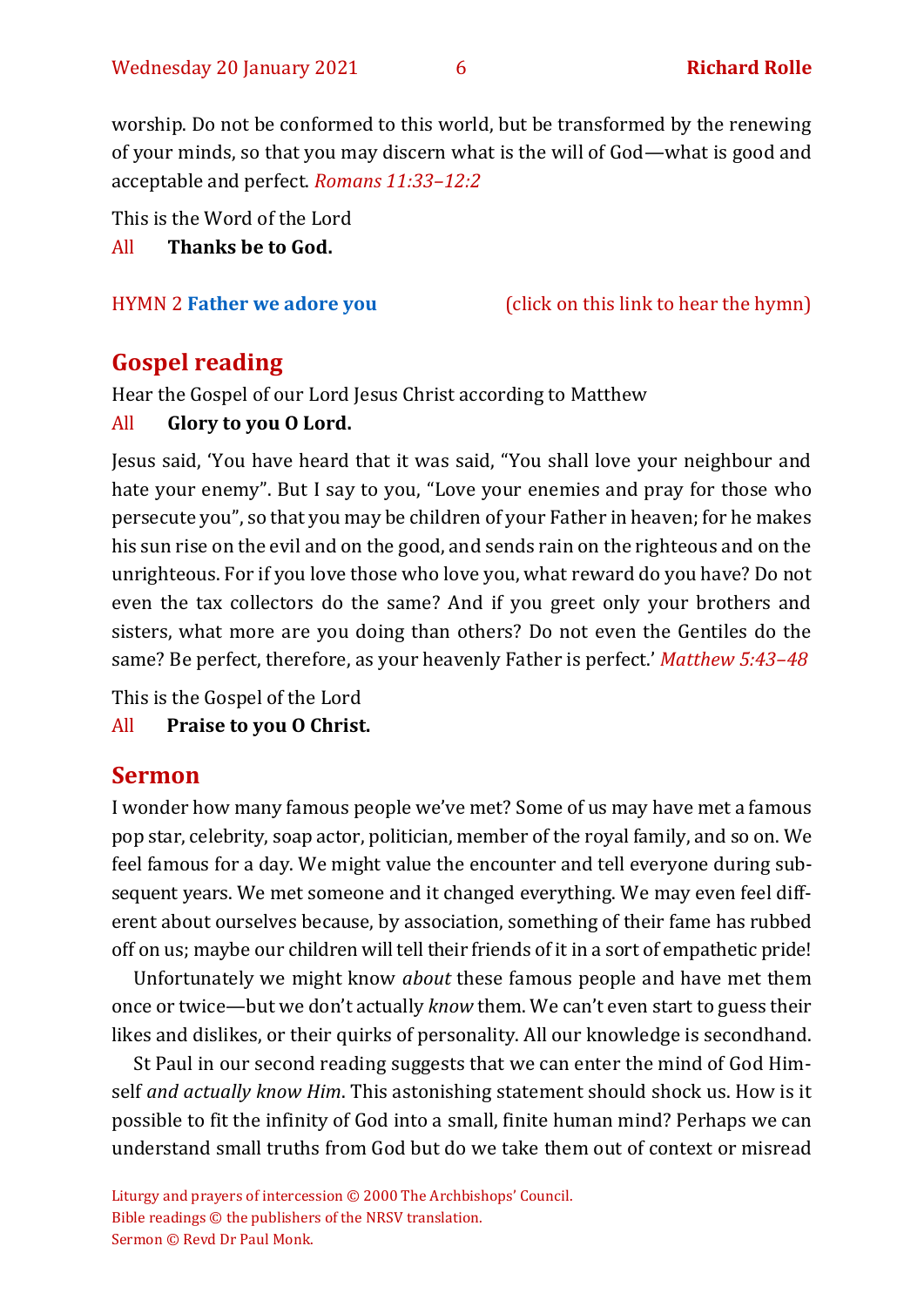completely because we are human and therefore fallible?

Richard Rolle became a hermit in a remote, secluded part of Yorkshire. He gave up everything in order to know God and discern God's will for his life. He therefore wanted to know God. He became known as a man of great spiritual wisdom. His life showed spiritual fruit. In today's second reading, St Paul wants the same for us.

But how? Paul gives his key to knowing God in the last paragraph of his reading. He says, 'Present your bodies as a living sacrifice, holy and acceptable to God'. It's a simple progression. We start by acting on what we already know. His advice is to adopt the same mindset as 'method acting': we use our bodies to do this work. We perform acts of love. We go out of our way to share charity and mercy. We do good. We try to inhabit the role although it can often feel like will-power is propelling us.

After a while, this mode of living becomes habit. It's ingrained and virtuous. We can then explore and extend it, deliberately moving out of our comfort zone. For most of us, that means extending love to those we don't yet know in situations that can feel threatening. It's a sacrifice because it's costly. It may hurt and feel risky.

Offering a costly act of sacrificial love needs to have God at its core. We offer love as a means of pleasing God rather than to feel good in ourselves. We must therefore pray before each act, asking something like, 'What do I do; who should I approach; who should I be?' This combination of seeking God and offering love has the effect of stripping away anything acting like spiritual blinkers. We start to see things as God sees them. In a genuine sense, we start to acquire the mind of Christ.

This approach is also a response to the great commandment, to love God and to love our neighbour. Scripture tells us that God *is* love (1 John 4) so all giving that is genuinely sacrificial acts as a way of accessing God, because it has love at its core.

To summarise, if we are to 'discern what is the will of God' we must 'Present our bodies as a living sacrifice, holy and acceptable to God'. This process allows God to enter all that we do and, maybe gradually, we start to discern the mind of God.

#### **The Creed**

Do you believe and trust in God the Father, the source of all being and life, the one for whom we exist?

#### All **We believe and trust in him.**

Do you believe and trust in God the Son, who took our human nature,

died for us and rose again?

#### All **We believe and trust in him.**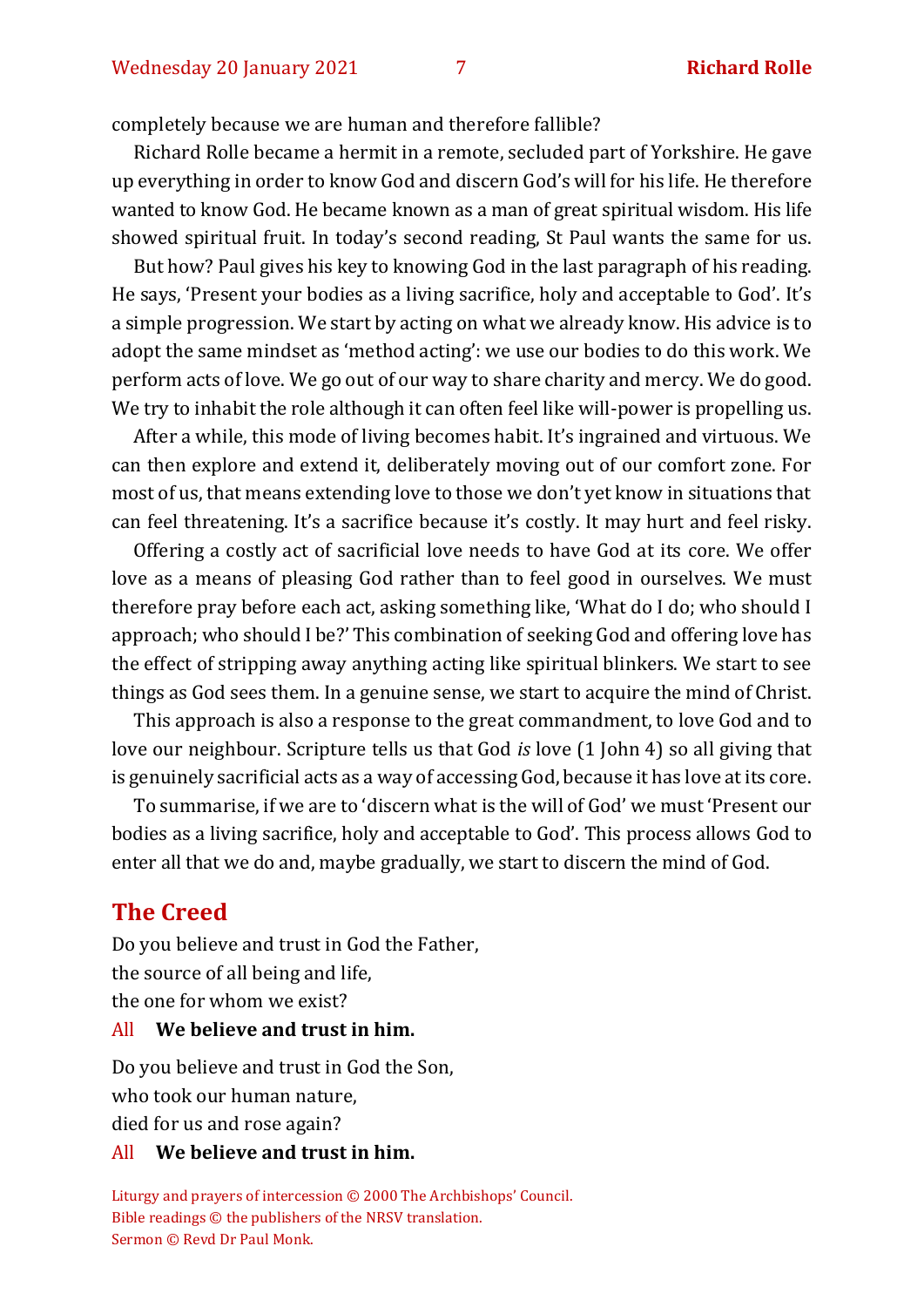Do you believe and trust in God the Holy Spirit, who gives life to the people of God and makes Christ known in the world?

#### All **We believe and trust in him.**

This is the faith of the Church.

All **This is our faith. We believe and trust in one God, Father, Son and Holy Spirit. Amen.**

# **Prayers of intercession**

We pray for the coming of God's kingdom.

You sent your Son to bring good news to the poor, sight to the blind, freedom to captives and salvation to your people: anoint us with your Spirit; rouse us to work in his name. Father, by your Spirit All **bring in your kingdom.**

Send us to bring help to the poor and freedom to the oppressed. Father, by your Spirit

#### All **bring in your kingdom.**

Send us to tell the world the good news of your healing love. Father, by your Spirit

#### All **bring in your kingdom.**

Send us to those who mourn, to bring joy and gladness instead of grief. Father, by your Spirit

#### All **bring in your kingdom.**

Send us to proclaim that the time is here for you to save your people. Father, by your Spirit

#### All **bring in your kingdom.**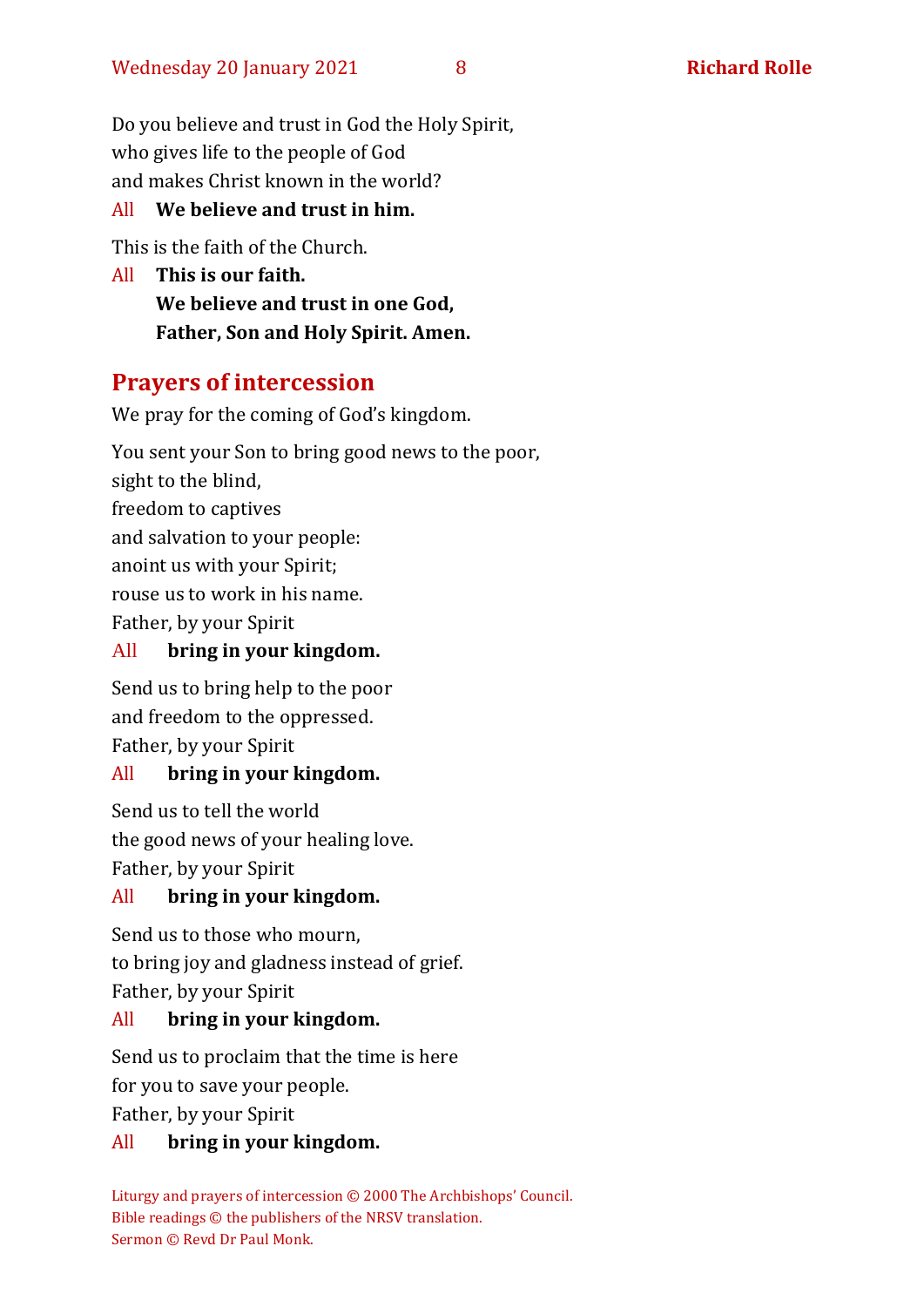Merciful Father,

All **accept these prayers for the sake of your Son, our Saviour Jesus Christ. Amen.**

### **The peace**

Unto us a child is born, unto us a son is given, and his name shall be called the Prince of Peace.

The peace of the Lord be always with you,

All **And also with you.**

HYMN 3 **[Have thine own way, Lord](https://www.youtube.com/watch?v=h0Yu4_-orSU)** (please click on this link to hear the hymn)

The liturgy of the Communion Service appears below

# The Dismissal

May God, who kindled the fire of his love in the hearts of the saints, pour upon you the riches of his grace; and the blessing of God the Almighty: Father, Son, and Holy Spirit, be with you now and remain with you always. All **Amen.**

HYMN 4 **[For I'm building a people of power](https://www.youtube.com/watch?v=fAVdz4a7s6s)** (click on this link to hear the hymn)

Go in peace to love and serve the Lord.

#### All **In the name of Christ. Amen.**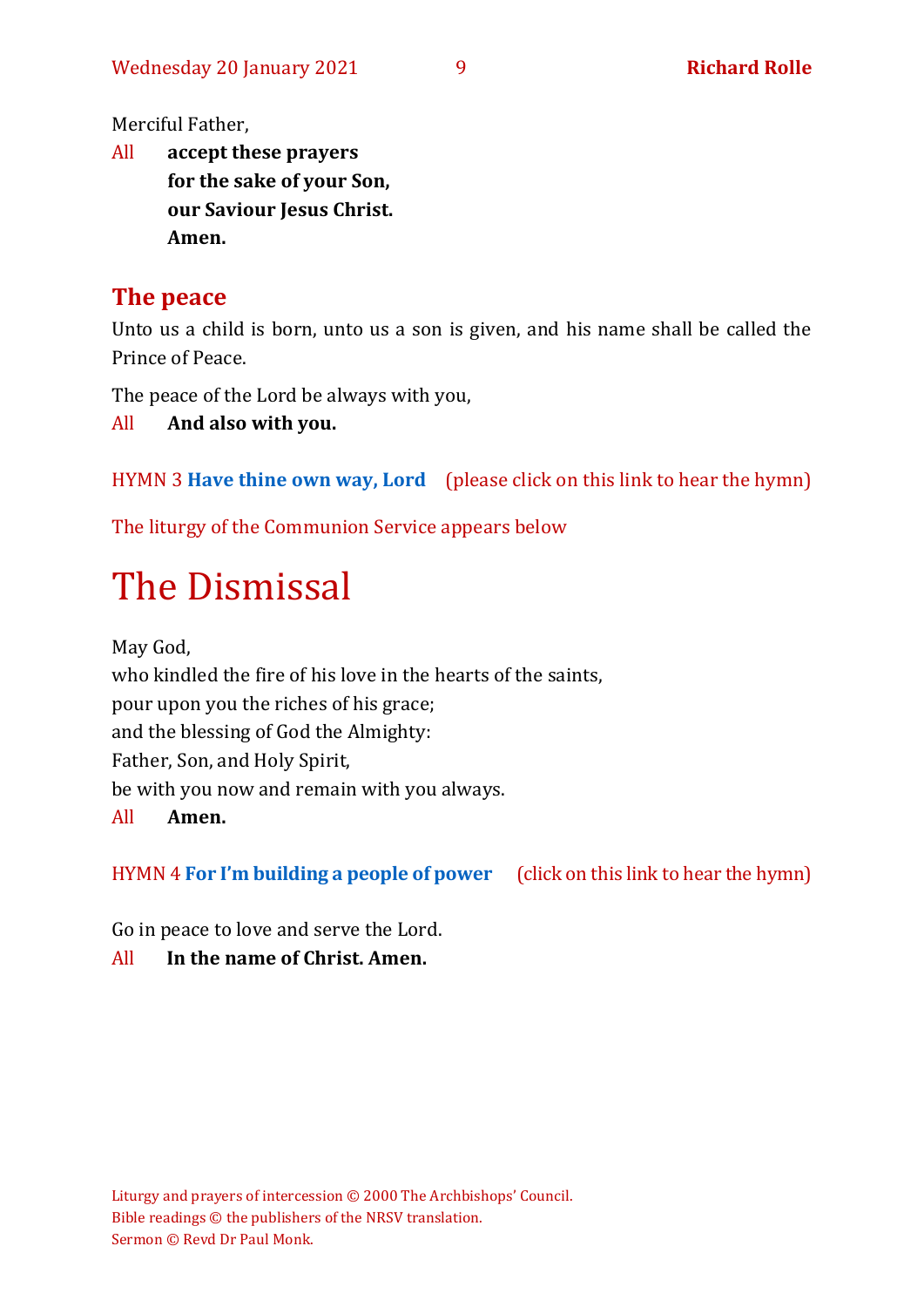# The Liturgy of the Sacrament

# Eucharistic Prayer (prayer E)

The Lord be with you

#### All **and also with you.**

Lift up your hearts.

#### All **We lift them to the Lord.**

Let us give thanks to the Lord our God.

#### All **It is right to give thanks and praise.**

It is indeed right, our duty and our joy, always and everywhere to give you thanks, holy Father, almighty and eternal God, through Jesus Christ our Lord. And now we give thanks, most gracious God, surrounded by a great cloud of witnesses and glorified in the assembly of your saints. The glorious company of apostles praise you. The noble fellowship of prophets praise you. The white-robed army of martyrs praise you. We, your holy Church, acclaim you. In communion with angels and archangels, and with all who served you on earth and worship you now in heaven, we raise our voice to proclaim your glory, for ever praising you and saying:

All **Holy, holy, holy Lord, God of power and might, heaven and earth are full of your glory. Hosanna in the highest. Blessed is he who comes in the name of the Lord. Hosanna in the highest.**

We praise and bless you, loving Father, through Jesus Christ, our Lord; and as we obey his command, send your Holy Spirit, that broken bread and wine outpoured may be for us the body and blood of your dear Son.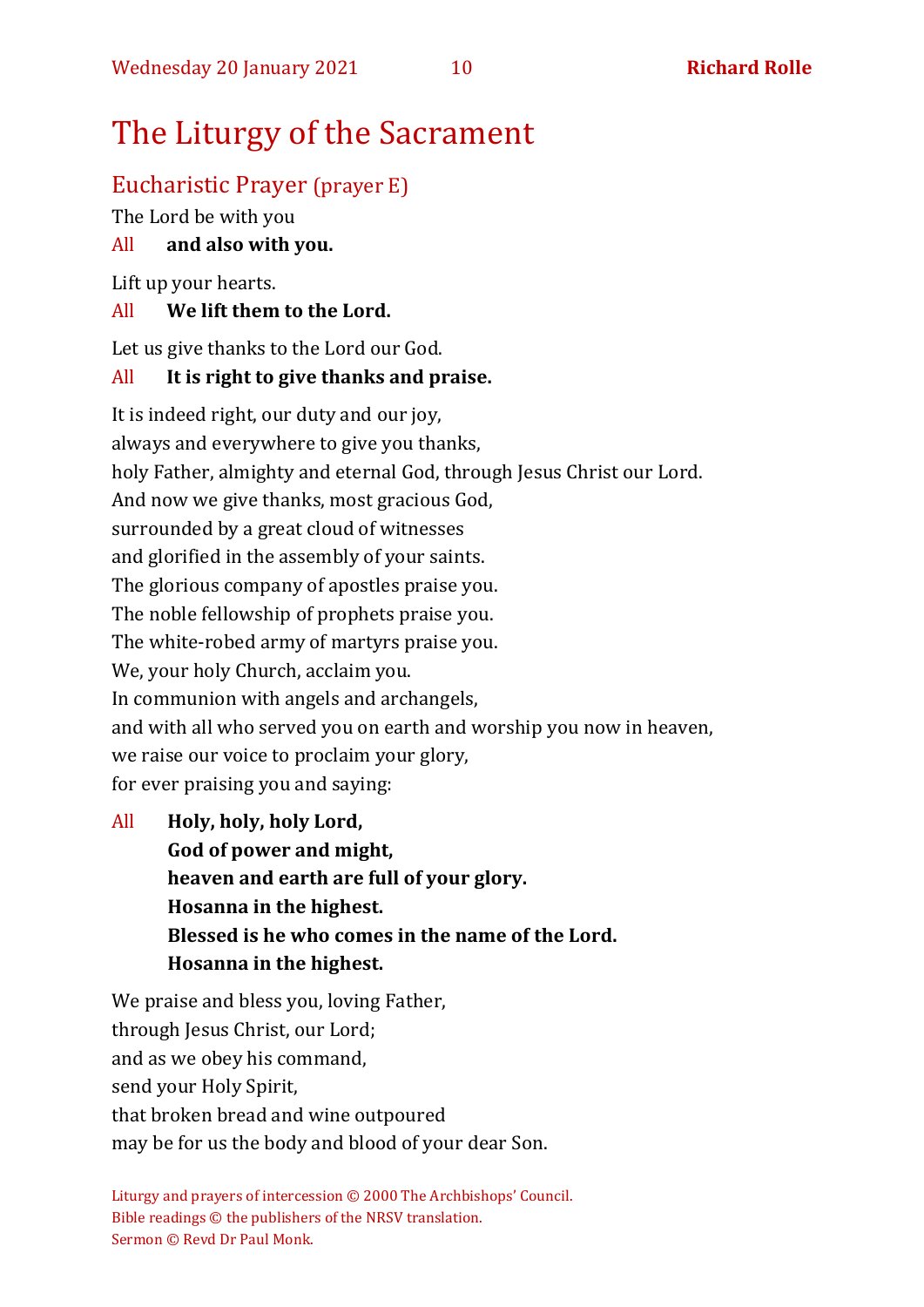On the night before he died he had supper with his friends and, taking bread, he praised you. He broke the bread, gave it to them and said: Take, eat; this is my body which is given for you; do this in remembrance of me.

When supper was ended he took the cup of wine. Again he praised you, gave it to them and said: Drink this, all of you; this is my blood of the new covenant, which is shed for you and for many for the forgiveness of sins. Do this, as often as you drink it, in remembrance of me.

So, Father, we remember all that Jesus did, in him we plead with confidence his sacrifice made once for all upon the cross.

Bringing before you the bread of life and cup of salvation, we proclaim his death and resurrection until he comes in glory.

Great is the mystery of faith:

All **Christ has died. Christ is risen. Christ will come again.**

Lord of all life, help us to work together for that day when your kingdom comes and justice and mercy will be seen in all the earth.

Look with favour on your people, gather us in your loving arms and bring us with Richard Rolle and all the saints to feast at your table in heaven.

Through Christ, and with Christ, and in Christ, in the unity of the Holy Spirit, all honour and glory are yours, O loving Father, for ever and ever.

#### All **Amen.**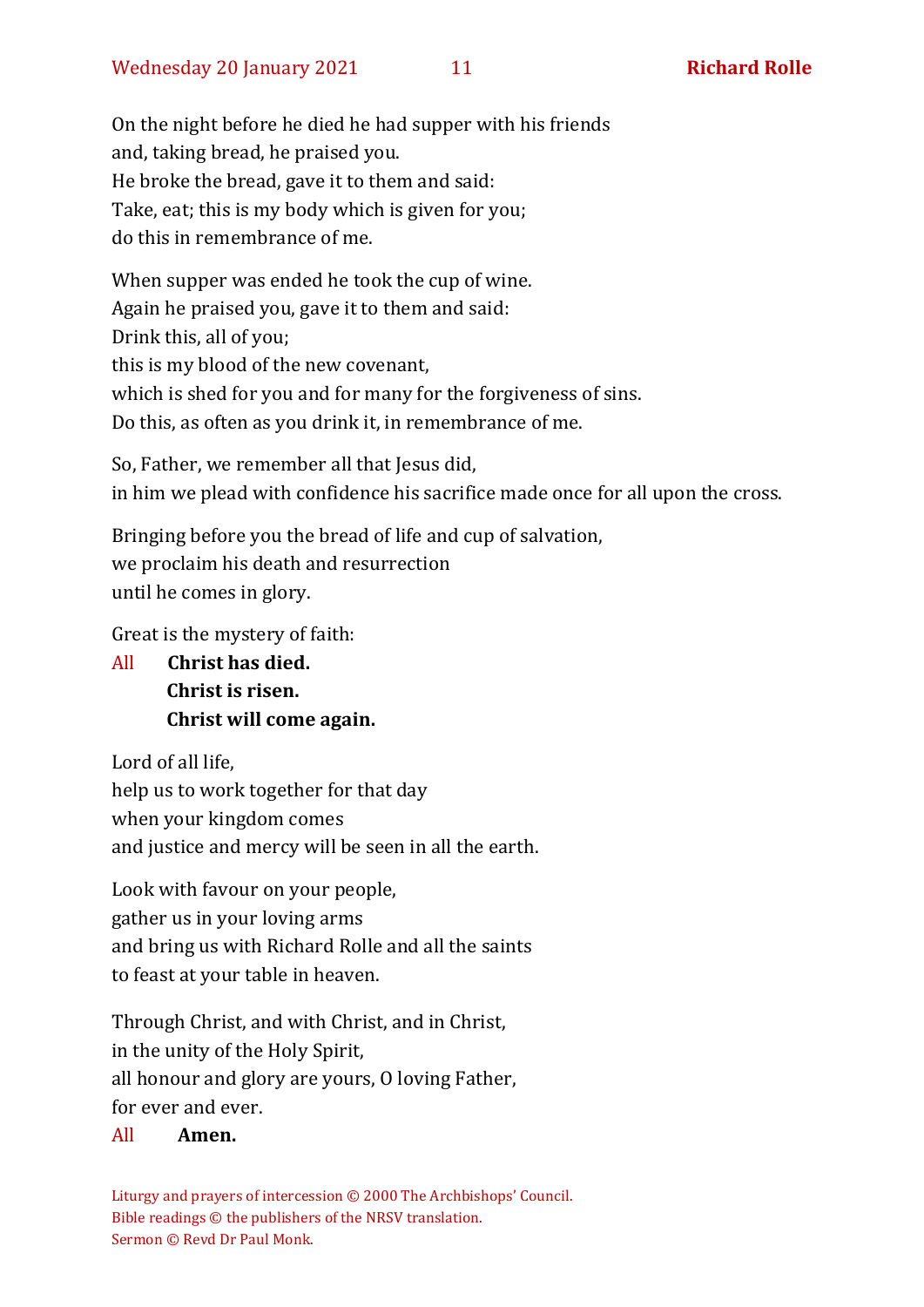### Lord's Prayer

As our Saviour taught us, so we pray

All **Our Father in heaven, hallowed be your name, your kingdom come, your will be done, on earth as in heaven. Give us today our daily bread. Forgive us our sins as we forgive those who sin against us. Lead us not into temptation but deliver us from evil. For the kingdom, the power,** 

**and the glory are yours now and for ever. Amen.**

# Breaking of the Bread

We break this bread to share in the body of Christ.

- All **Though we are many, we are one body, because we all share in one bread.**
- All **Lamb of God,**

**you take away the sin of the world, have mercy on us.**

**Lamb of God, you take away the sin of the world, have mercy on us.**

**Lamb of God, you take away the sin of the world, grant us peace.**

Draw near with faith.

Receive the body of our Lord Jesus Christ

which he gave for you,

and his blood which he shed for you.

Eat and drink in remembrance that he died for you,

and feed on him in your hearts

by faith with thanksgiving.